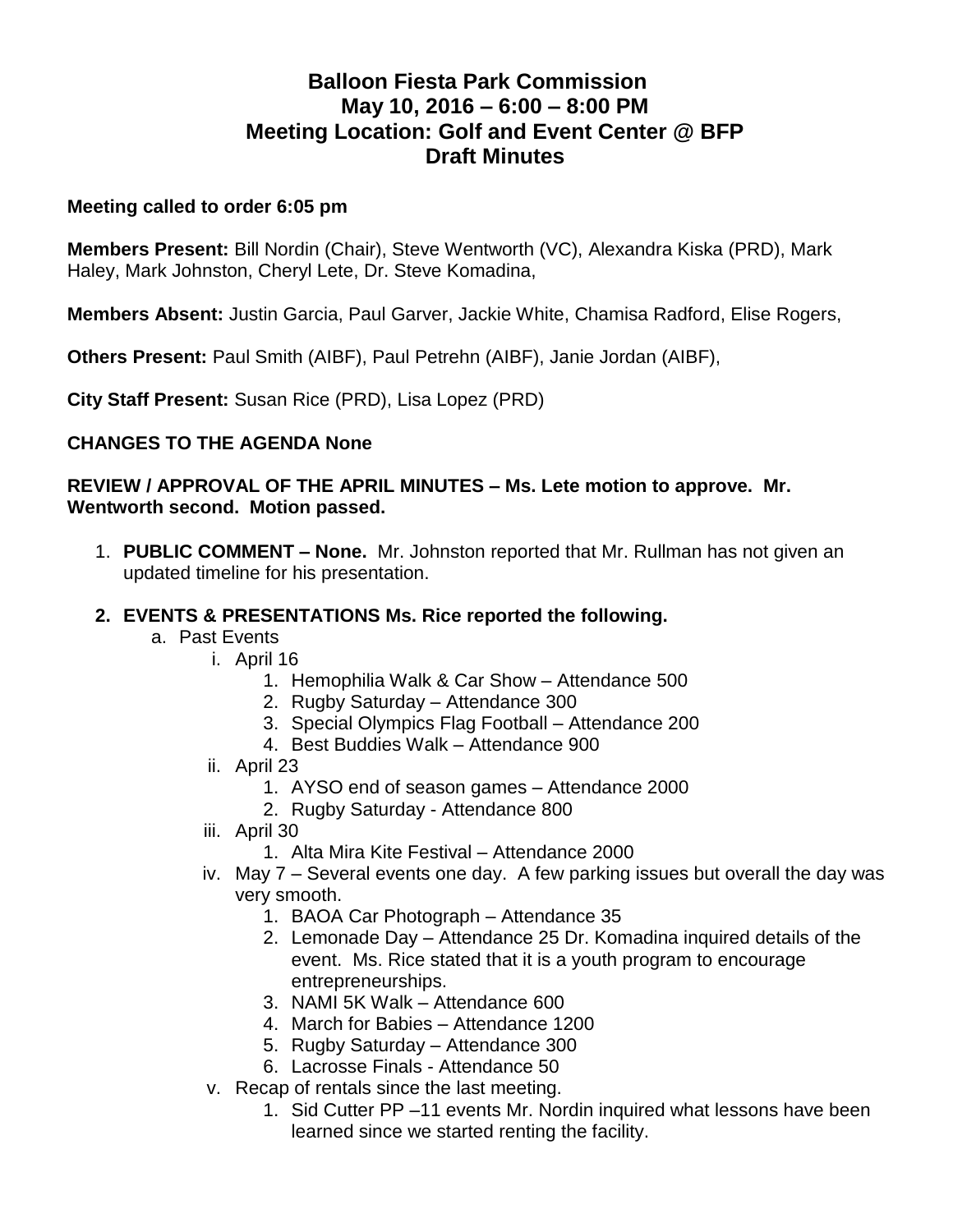- a. Ms. Rice replied that there are concerns with the use of tape, and wall hangings.
- b. The only real issue is the removal of the pins on the double doors. Currently it is a warranty item and work arounds are being created.
- c. Mr. Nordin inquired how the various high school proms went.
- d. Ms. Rice replied that referred back to the concerns with the use of tape. Some of them went really well and some had some issues. Overall they went well. Total of 5 proms held at the facility.
- 2. Event Center 25 events
- b. Future Events
	- i. May 14
		- 1. Great Strides Walk Expected attendance 500
		- 2. Rugby Saturday Expected attendance 100
		- 3. ABQ Lacrosse Fiesta Expected attendance 1000
	- ii. May 15
		- 1. AAAA Flying Event Expected attendance 350
	- iii. May 21
		- 1. Rio Grande Celtic Festival (21-22) Expected attendance 5000
			- Tickets are available after the meeting for Commission members.
		- 2. Home Builder's Association Charity Event Expected attendance 300
	- iv. May 28-30
		- 1. Wine Festival Expected attendance 10,000 Tickets for Commission
			- Members will be dropped off and will be available for pick up next week.
	- v. June 4
		- 1. Kick Ball for Kids Expected attendance 1000
	- vi. June 11
		- 1. NM Games Archery Tournament Expected attendance 100
		- 2. Neon Run Expected attendance 3500
- c. Events for Discussion
	- **i.** August 13 Adult Swim Drive In Expected attendance 1000. Confirm the date and details send out to commission. Dr. Komadina motion to approve, Mr. Wentworth seconds the motion - Motion passed
		- 1. New to Park: Yes
		- 2. Event Date: 8/18/2016
		- 3. Set-up dates:8/18
		- 4. Time: 3pm -9 pm
		- 5. Name of Event: Adult Swim Drive In
		- 6. First Time: no
		- 7. Area of use: East Parking Lot
		- 8. Stage: No
		- 9. Alcohol: No
		- 10.Vendors: Yes
		- 11.Dumpster: Yes
		- 12.Port-a-Potties: No
		- 13.Sound: Yes
		- 14.Description: test marketing of new cartoon pilots. Commission advised because attendance number. Rental fee description: \$1,000.00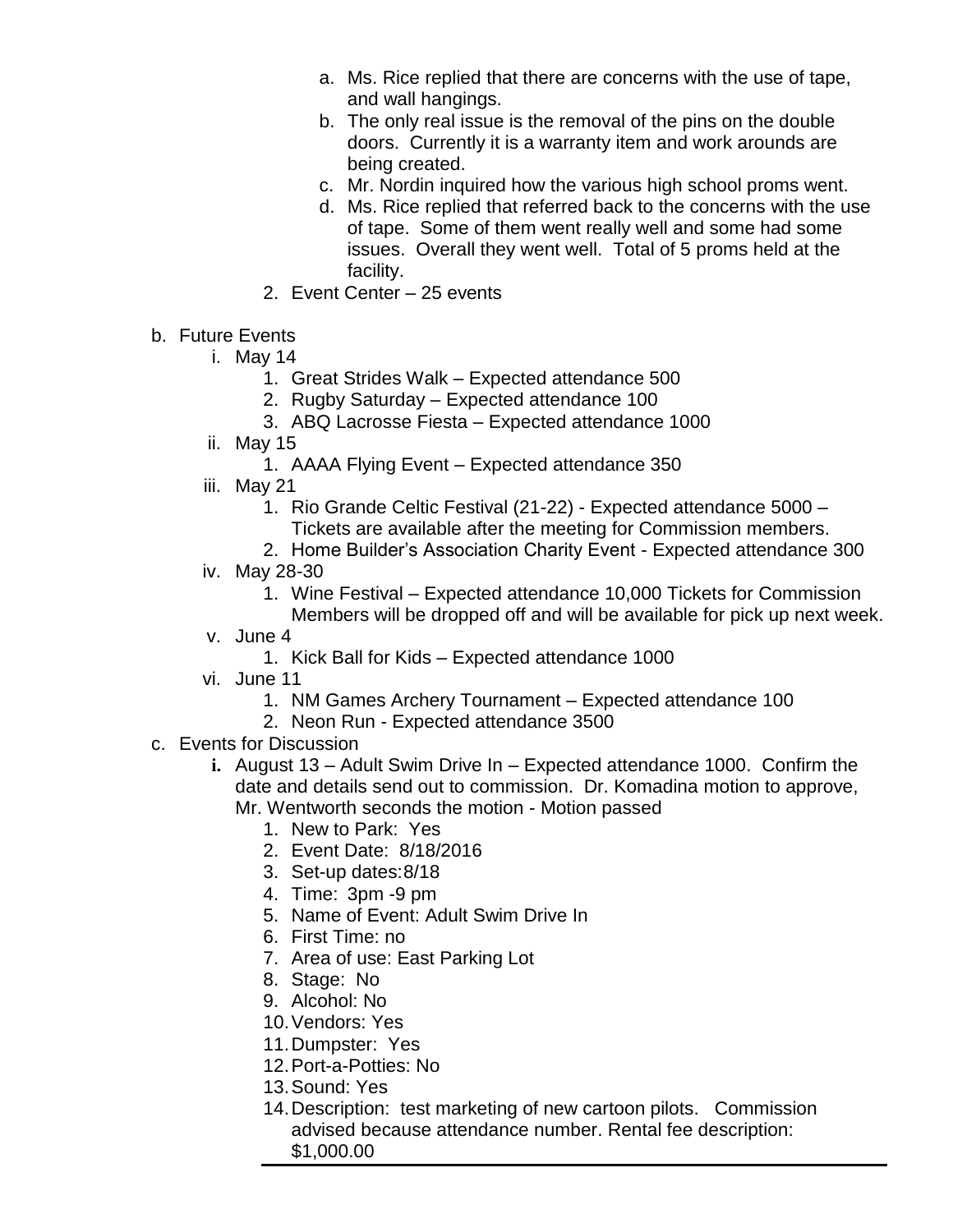15.Mr. Nordin inquired if the event was confirmed. They may also be in discussions with other venues. Ms. Rice states they have paid the application fees and seem to be firm and could be looking at multiple venues/days.

# **3. REPORTS / UPDATES**

- **a. Department of Municipal Development - None**
- **b. Albuquerque International Balloon Fiesta Mr. Paul Smith reported the following.**
	- i. Update 2016 Fiesta Mr. Smith inquired the status of the fiber optics. Ms. Rice stated she will follow up and get details about location of installation. The current location that is being discussed will not allow AIBF to tie into it. Depending on the location there could be a significant cost difference and could determine whether or not AIBF can tie into it. Ms. Jordan explained the various locations. One box is located on the east side of Sid Cutter PP. the other is by the park and ride. The angle that is proposed will not allow AIBF to tie into it. Mr. Smith inquired if the project can be postponed and locations reevaluated. Ms. Kiska responded that she will make contact with DTI to inquire and get an updated cost.
		- 1. Dr. Komadina attempted to clarify the terms of the various costs. Mr. Smith provided clarification that the two costs are dependent on the location and the various parties could possibly share the cost. Dr. Komadina stated that he will support the plan with the Board of Directors of AIBF.
		- 2. Mr. Wentworth suggested the project be postponed or stopped and a meeting be held to clarify the locations. Mr. Wentworth motions to postpone the project so that a meeting can be held to determine the locations and funding and any compromises. Dr. Komadina seconds motion. Motion passed.
		- 3. Homeland Security has not been contacted for further funding.
	- ii. President's Compound proposal to upgrade all RV sites was over \$750K. Due to the classification of it being a landfill requires additional oversite from EHD. This will most likely be a project that will not go forward.
	- iii. Project meeting with Parks and Recreation will be held the last week of May to discuss any projects.
	- iv. Mr. Wentworth inquired about any issues with the landfill area. Ms. Jordan reported that no reports have been submitted to discuss.
	- v. AIBF has been approached to hold an event that is FAI for a 2019 / 2020 event. The event is described as the Olympics for aeronautics. Cost could be up to \$5 million. This could be taking place at various locations around the metro area. The event could be either just before or just after Fiesta, but there is the issue of hotel space. Mr. Johnston offered his support with the model airplane community.
- **c. Anderson Abruzzo Albuquerque International Balloon Museum Mr. Garver not present to report events.** 
	- i. Past Events
		- 1. Renaissance Fare Ms. Rice reported that there were traffic issues that were addressed with the Cultural Services Department.
		- 2. The upcoming Food Truck Festival has already been addressed to avoid the same issue.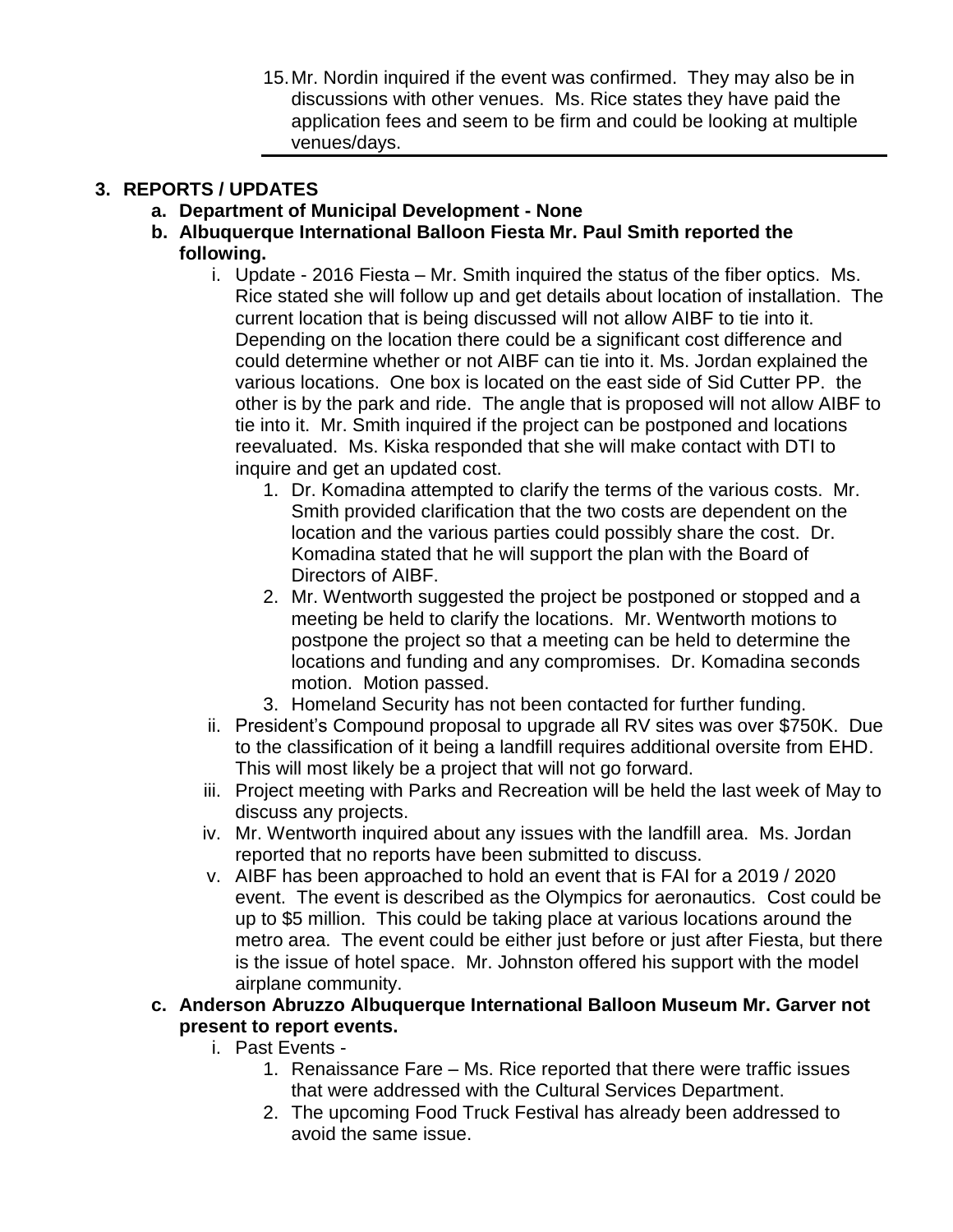- ii. Future events
	- 1. August 5, UV Splash color dash that will run through the park. Documents are pending at this time – Details are not available at this time – Reported by Ms. Rice.
	- 2. Concert Band events during the summer 3 events will be at the Balloon Museum, and 3 will be at the Veteran's Memorial Park – Reported by Mr. Nordin
- **d. Environmental Health Department – No report given**
- **e. Parks & Recreation – Reported by Ms. Kiska**
	- i. Income since last meeting
		- 1. Park Rental \$8,178 / \$69,618 (April / FY16YTD)
		- 2. Event Center \$7,140 / \$70,650
		- 3. Sid Cutter \$7,750 / \$59,383
	- ii. Update GO Bond and P & R priorities- Ms. Kiska reported that the Bond Process in Committee. When completed a second review will be requested. Mr. Nordin reported that the amount was reduced from \$1 million to \$750,000.00. Mr. Nordin stated it was presented at the Park Board Meeting earlier and will send details of what was given out during that meeting.
- f. **Update - O-15-2 amending the Balloon Fiesta Park Ordinance –** Latest amendment was emailed out to the Commission. Latest deferment was one week prior to the meeting. Mr. Nordin believes the entire board will be wiped clean within the next two years as the new changes take place. Mr. Wentworth discussed the differences between the original amendments and the floor amendments and how they will be presented. Mr. Wentworth stated that it is not a well thought out piece of legislation and community and group representation will be disenfranchised. Mr. Nordin stated that the terms are being reduced from 3 years to 2 years. Existing Ordinances state that a member will serve until replaced and some ordinances supersede others.
- g. **Update - Zone Change Proposal to build a 40 lot gated residential area by the Balloon Museum-** Mr. Nordin reported that the City of Albuquerque has withdrawn its appeal. Mr. Wentworth discussed the letter of withdrawn from Ms. Ortega and that no reasons for the withdraw were given. Ms. Kiska reported that the only information she received was that Mr. Perry did not sign the request to appeal.

## **4. NEW BUSINESS:**

- a. **Pricing / Fee schedule – presentation and discussion** Ms. Rice reported that recommendations can be made however approval needs to be done in November for the 2018 budget cycle in January. Ms. Kiska stated that a directive has been given by the City of Albuquerque administration that no fee increases are to be done without Administration and Council approval. Fee requests need to be presented to the Council with justification and final approvals. Mr. Nordin responded that fees have been adjusted in the past with only the approval of the Commission. Due to scheduling fee determinations that are sent to Council are difficult because we book a year out.
	- i. Mr. Wentworth responded that only income statements are given, however it is not clear what the true costs (profit/loss) are to operate the facilities because it is not reported. Ms. Kiska states that there is not a clear amount for each facility. The Recreation Division is attempting to get that information from the fiscal division of PRD. All Parks and Recreation facilities are billed in a lump sum for the various utilities. Ms. Rice states that employee costs cannot be determined for the Sid Cutter building until after the summer months have